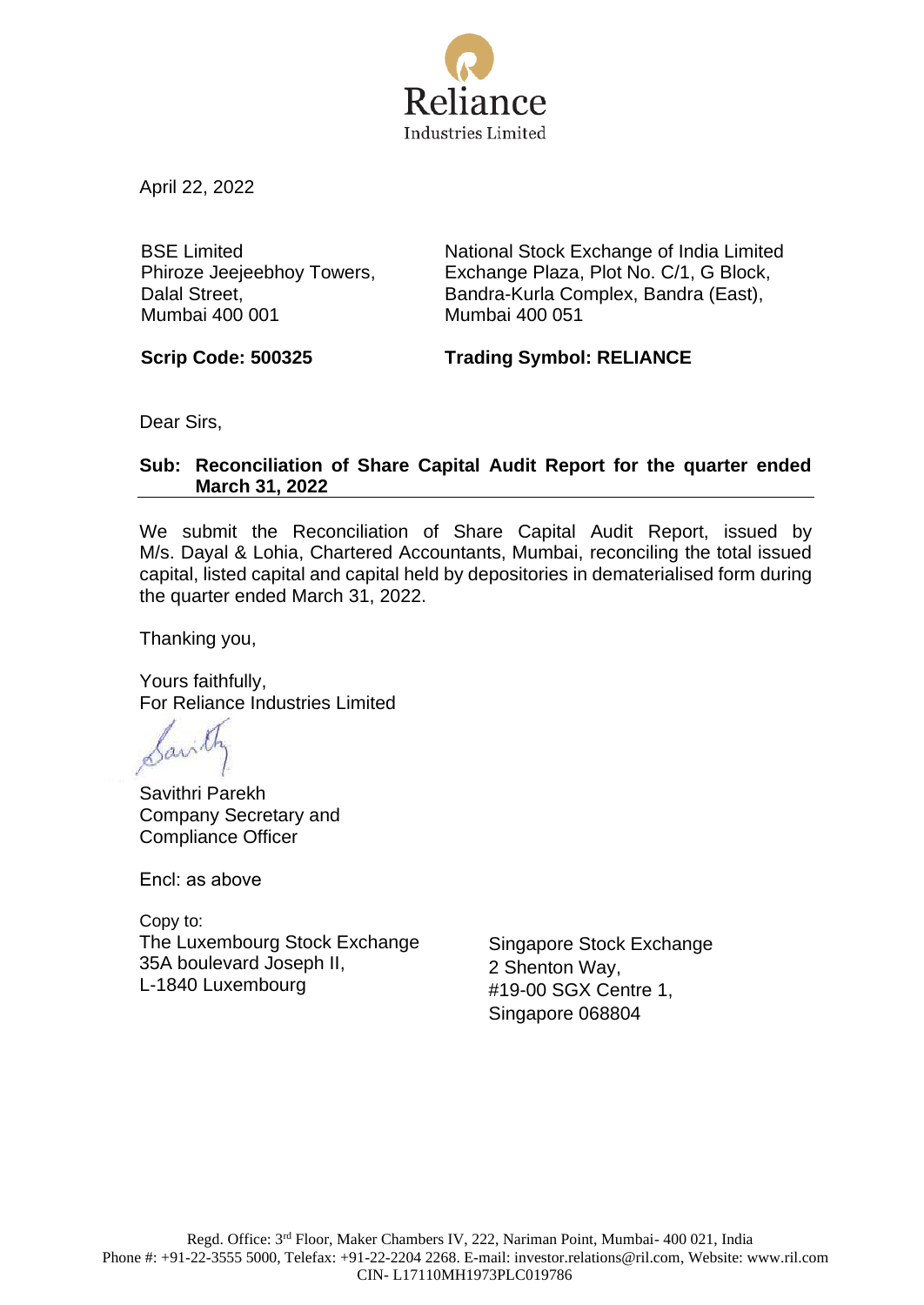chartered accountants

**The Board of Directors Reliance Industries Limited 3rd Floor, Maker Chambers IV 222, Nariman Point Mumbai -400 021** 

### **RECONCILIATION OF SHARE CAPITAL AUDIT REPORT**

We have examined the Register of Members, beneficiary details furnished by the depositories and other records / documents maintained by M/s. Reliance Industries Limited (hereinafter referred to as the "Company") and its Registrars and Share Transfer Agents for issuing Certificate, in accordance with Regulation 76 of the Securities and Exchange Board of India (Depositories and Participants) Regulations, 2018 and Circular D&CC / FITTC / CIR-16/2002 dated December 31, 2002 issued by Securities and Exchange Board of India.

In our opinion and to the best of our information and according to the explanations given to us and based on such verification as considered necessary, we hereby certify the following:

| 1  | <b>For Quarter Ended</b>                                               |                                                                                                                                                                                                                                                  | March 31, 2022 |                           |                                                   |
|----|------------------------------------------------------------------------|--------------------------------------------------------------------------------------------------------------------------------------------------------------------------------------------------------------------------------------------------|----------------|---------------------------|---------------------------------------------------|
| 2  | <b>ISIN</b>                                                            | INE002A01018 (Fully paid-up Equity Shares)<br>IN9002A01032 (Rs.5 paid-up per Equity Share - suspended for<br>trading w.e.f. November 09, 2021)<br>IN9002A01024 (Rs.2.50 paid-up per Equity Share - suspended<br>for trading w.e.f. May 11, 2021) |                |                           |                                                   |
| 3  | <b>Face Value</b>                                                      | Rs. 10/- per Equity Share                                                                                                                                                                                                                        |                |                           |                                                   |
| 4  | Name of the Company                                                    | Reliance Industries Limited                                                                                                                                                                                                                      |                |                           |                                                   |
| 5  | <b>Registered Office Address</b>                                       |                                                                                                                                                                                                                                                  |                |                           | 3rd Floor, Maker Chambers IV, 222, Nariman Point, |
|    |                                                                        | Mumbai - 400021                                                                                                                                                                                                                                  |                |                           |                                                   |
| 6  | <b>Correspondence Address</b>                                          |                                                                                                                                                                                                                                                  |                |                           | 3rd Floor, Maker Chambers IV, 222, Nariman Point, |
|    |                                                                        | Mumbai - 400021                                                                                                                                                                                                                                  |                |                           |                                                   |
| 7  | Telephone & Fax Nos.                                                   | Tel No : 022 - 3555 5000                                                                                                                                                                                                                         |                |                           |                                                   |
|    |                                                                        | Fax No: 022 - 2204 2268                                                                                                                                                                                                                          |                |                           |                                                   |
| 8  | <b>Email address</b>                                                   | investor.relations@ril.com                                                                                                                                                                                                                       |                |                           |                                                   |
| 9  | Names of the Stock Exchanges where the company's securities are listed |                                                                                                                                                                                                                                                  |                | 1. BSE Limited<br>Limited | 2. National Stock Exchange of India               |
|    |                                                                        |                                                                                                                                                                                                                                                  |                | Number of Shares          | % of Total Issued Cap.                            |
| 10 | <b>Issued Capital</b>                                                  |                                                                                                                                                                                                                                                  |                | 676 59 94 014             | 100.000                                           |
| 11 | Listed Capital (Exchange - wise) - For Exchanges listed in '9' above   |                                                                                                                                                                                                                                                  |                | 676 49 00 829             | 99.984                                            |
|    | (as per company records)                                               |                                                                                                                                                                                                                                                  |                |                           |                                                   |
| 12 | Held in dematerialised form in CDSL                                    |                                                                                                                                                                                                                                                  |                | 20 98 38 790<br>3.101     |                                                   |
| 13 | Held in dematerialised form in NSDL                                    |                                                                                                                                                                                                                                                  |                | 649 71 27 316             | 96.026                                            |
| 14 | <b>Physical</b>                                                        |                                                                                                                                                                                                                                                  |                | 5 90 27 908               | 0.872                                             |
| 15 | Total No. of Shares (12+13+14)                                         |                                                                                                                                                                                                                                                  |                | 676 59 94 014             |                                                   |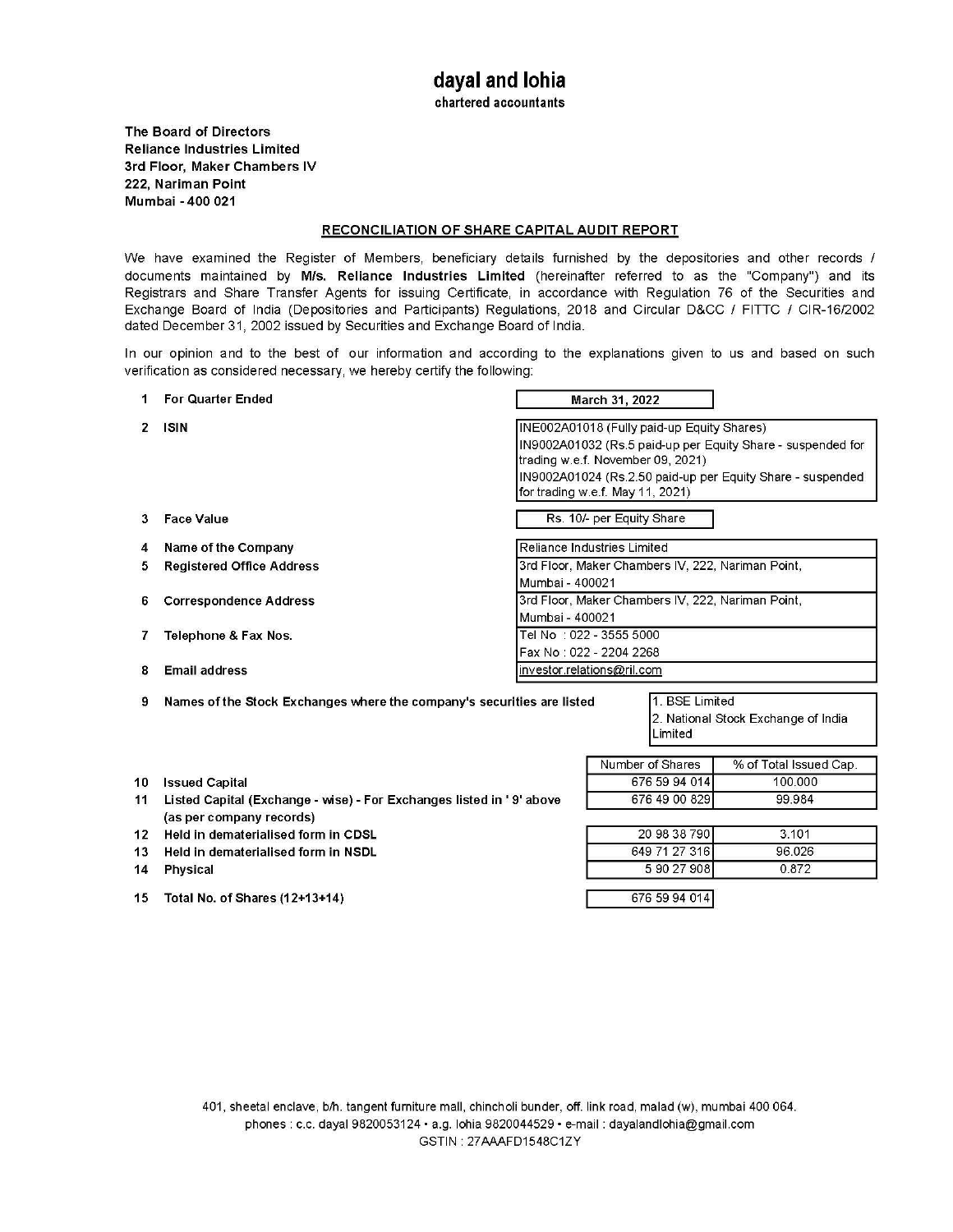| 16 | Reasons for difference if any, between: |                      |                                                                                                                                                                                                                                                                                                                                                                                                                                                                                                                                                                                                                                                                                                                      |
|----|-----------------------------------------|----------------------|----------------------------------------------------------------------------------------------------------------------------------------------------------------------------------------------------------------------------------------------------------------------------------------------------------------------------------------------------------------------------------------------------------------------------------------------------------------------------------------------------------------------------------------------------------------------------------------------------------------------------------------------------------------------------------------------------------------------|
|    |                                         | a) (10 & 11) :       | The Board of Directors of the Company at its meeting held on<br>March 26, 2021 made the following two calls on 42,26,26,894<br>partly paid-up equity shares of the Company of face value of ₹<br>10 each:<br>(i) First Call of ₹ 314.25 per partly paid-up equity share<br>(comprising ₹ 2.50 towards face value and ₹ 311.75 towards<br>securities premium) payable from May 17, 2021 to May 31,<br>2021, both days inclusive; and                                                                                                                                                                                                                                                                                  |
|    |                                         |                      | (ii) Second and Final Call of $\bar{\tau}$ 628.50 per partly paid-up equity<br>share (comprising $\bar{\tau}$ 5.00 towards face value and $\bar{\tau}$ 623.50<br>towards securities premium) payable from November 15, 2021<br>to November 29, 2021, both days inclusive.                                                                                                                                                                                                                                                                                                                                                                                                                                            |
|    |                                         |                      | The Company has, till March 31, 2022, completed the corporate<br>action for credit of / listing and trading of 42,15,33,709 fully paid-<br>up equity shares of face value of ₹ 10 each (on receipt of First<br>Call and/or Second and Final Call on partly paid-up equity<br>shares). Corporate action / listing and trading of the balance<br>10,93,185 partly paid-up equity shares (which are presently lying<br>in the suspended ISINs: IN9002A01024 & IN9002A01032) will<br>be completed upon receipt of Call monies / reconciliation of call<br>money received, as the case may be. Presently, the Listed<br>Capital of the Company does not comprise the aforesaid<br>10,93,185 partly paid-up equity shares. |
|    |                                         | b) $(10 \& 15)$ :    | N.A.                                                                                                                                                                                                                                                                                                                                                                                                                                                                                                                                                                                                                                                                                                                 |
|    |                                         | c) $(11 & 8 & 15)$ : | Same as Sr. No. 16(a) above                                                                                                                                                                                                                                                                                                                                                                                                                                                                                                                                                                                                                                                                                          |

## **17 Certifying the details of changes in share capital during the quarter under consideration as per Table below:**

| <b>Particulars</b> | No. of Shares. | Applied / Not<br>Applied for<br>listing | Listed on Stock<br>Exchanges (Specify<br>Names) | Whether<br>intimated<br>to CDSL | Whether<br>intimated<br>to NSDL | In-prin. appr. Pending for SE<br>(Specify Names) |
|--------------------|----------------|-----------------------------------------|-------------------------------------------------|---------------------------------|---------------------------------|--------------------------------------------------|
| NA.                | <b>NIL</b>     | <b>NA</b>                               | <b>NA</b>                                       | <b>NA</b>                       | <b>NA</b>                       | <b>NA</b>                                        |

| if not, updated upto which date |  |
|---------------------------------|--|
|                                 |  |
|                                 |  |

19 Reference of previous quarter with regard to excess dematerialised shares, if any.

NA

20 Has the company resolved the matter mentioned in point no.19 above in the current quarter? If not, reason why?

NA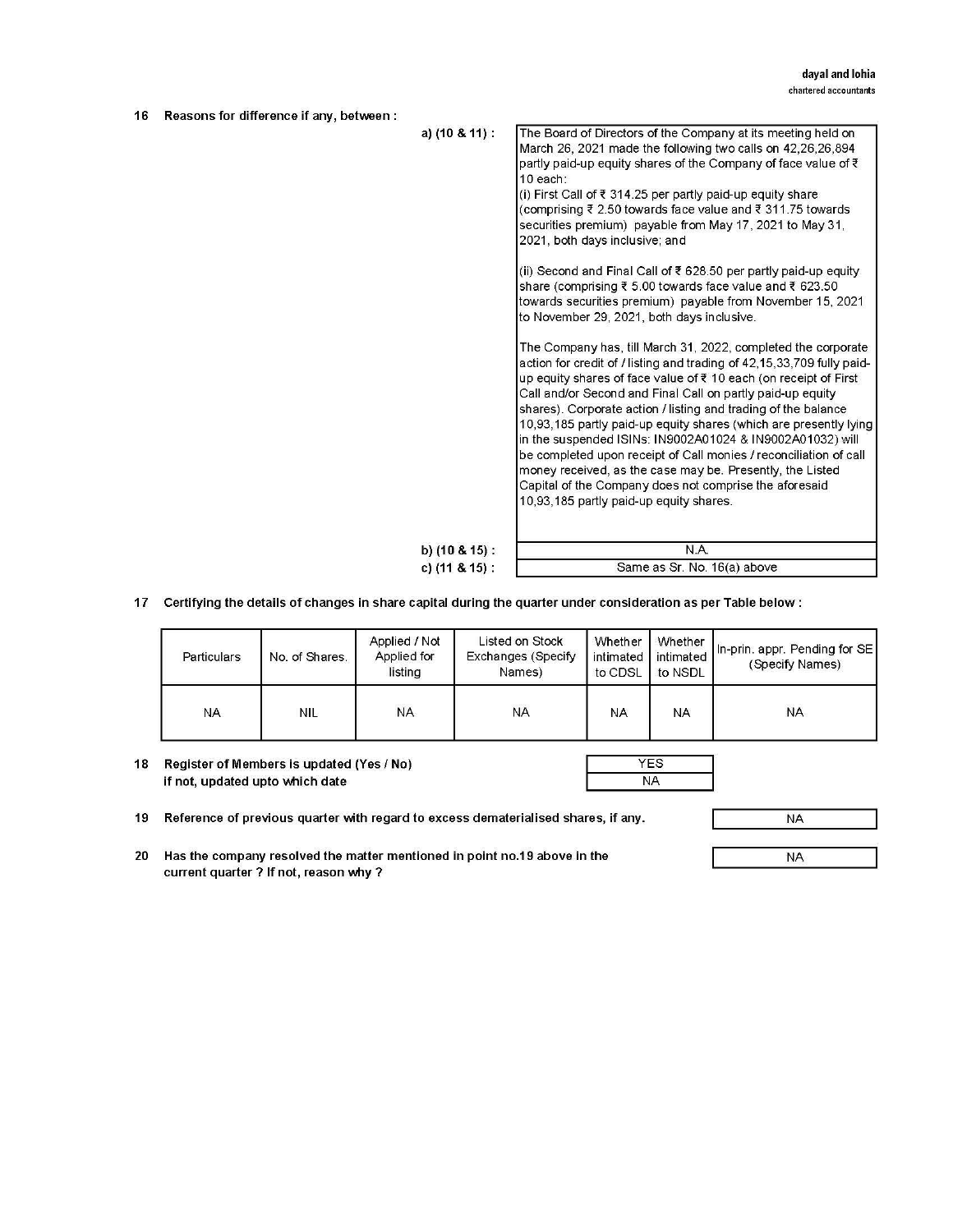**21 Mention the total no. of requests, if any, confirmed after 21 days and the total no. of requests pending beyond 21 days with the reasons for delay** :

| Total No. of demat requests                                | No. of requests | No. of shares | Reasons for delay                                                                                  |
|------------------------------------------------------------|-----------------|---------------|----------------------------------------------------------------------------------------------------|
| Confirmed / Rejected after 21 Days                         | 161             |               | 173701 Delay in receipt of Physical DRF &<br><b>IShare Certificates from DP.</b>                   |
|                                                            | 35              |               | 4 880 Rejected since Physical DRF & Share<br>Certificates not received from DP within<br>130 Days. |
| Total                                                      | 196             | 178581        |                                                                                                    |
| Pending for more than 21 days<br>(as<br>on March 31, 2022) | 32              |               | 3 739 Non - receipt of Physical DRF & Share<br><b>ICertificates from DP</b>                        |
| Total                                                      | 32              | 3739          |                                                                                                    |

- **22 Name, Telephone** & **Fax No. of the Compliance Officer of the Co.**
- 23 Name, Address, Tel. & Fax No., Regn. No. of the Auditor

|                           | Smt. Savithri Parekh                               |  |
|---------------------------|----------------------------------------------------|--|
|                           | Tel No: 022 - 3555 5233                            |  |
|                           | Fax No: 022 - 2204 2268                            |  |
|                           | M/s. Dayal and Lohia                               |  |
|                           | <b>Chartered Accountants</b>                       |  |
|                           | 401, Sheetal Enclave, B/h. Tangent Furniture Mall, |  |
|                           | Chincholi Bunder, Off. Link Road, Malad (W),       |  |
|                           | Mumbai - 400 064.                                  |  |
|                           | Phones: C.C. Dayal 9820053124                      |  |
|                           | A G Lohia 9820044529                               |  |
|                           | E-mail: dayalandlohia@gmail.com                    |  |
|                           | GSTIN : 27AAAFD1548C1ZY                            |  |
|                           | Name & Regn. No. of the Partner:                   |  |
|                           | Shri Anil Lohia - 31626                            |  |
|                           |                                                    |  |
|                           | <b>KFin Technologies Limited</b>                   |  |
|                           | (formerly KFin Technologies Private Limited)       |  |
|                           | Selenium Building, Tower-B,                        |  |
|                           | Plot No. 31 & 32, Financial District,              |  |
| Gachibowli, Nanakramguda, |                                                    |  |
|                           | Hyderabad - 500 032                                |  |
|                           | Tel No.: 040 - 6716 1700                           |  |
|                           | Fax No.: 040 - 6716 1680                           |  |

E-mail : rilinvestor@kfintech.com Website Address : www.kfintech.com SEBI Regn. No.: INR000000221

**24 Appointment of common agency for** share **registry work**  if **yes (name** & **address)** 

25 Any other detail that the Auditor may like to provide. (e.g. **BIFR** company, delisting from SE, company changed its name etc.) - NIL.

> FOR DAYAL & LOHIA CHARTERED ACCOUNTANTS FIRM REGN NO. 102200W

**ANIL LOHIA** 

ANIL LOHIA PARTNER M. No.: 31626

Place: Mumbai Date : April 16, 2022 UDIN : 22031626AHELOM3274